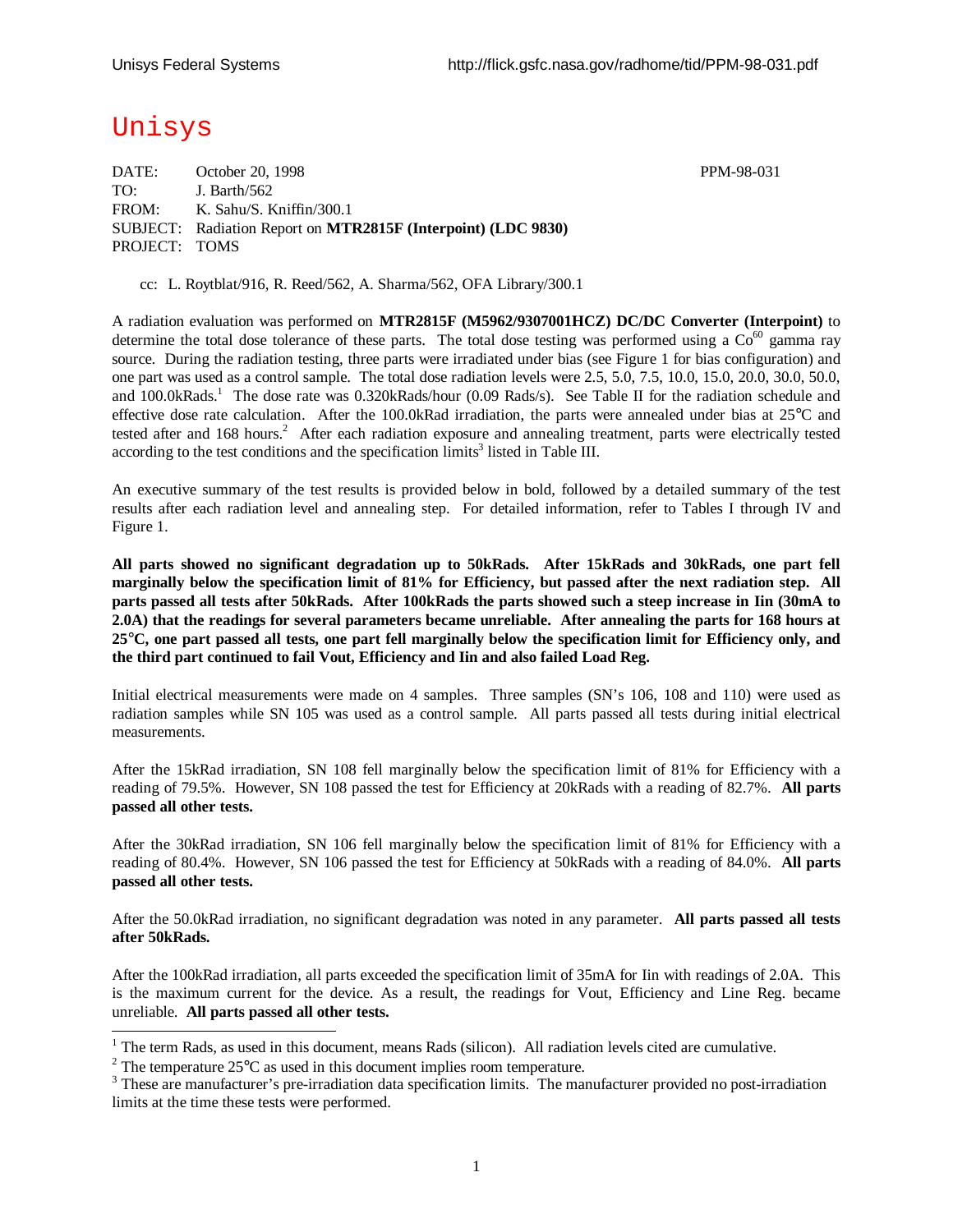After annealing the parts for 168 hours at 25°C, SN 108 passed all tests, SN 110 fell below the specification limit for Efficiency with a reading of 77.8% and passed all other tests, and SN 106 continued to give a reading of 2.0A for Iin and gave unreliable readings for Vout, Efficiency and Line Reg. SN 106 also marginally exceeded the specification limit of 30mV for Load Reg. with a reading of 30.5mV.

Table IV provides a summary of the test results with the mean and standard deviation values for each parameter after each irradiation exposure and annealing step.

Any further details about this evaluation can be obtained upon request. If you have any questions, please call us at (301) 731-8954.

#### \_\_\_\_\_\_\_\_\_\_\_\_\_\_\_\_\_\_\_\_\_\_\_\_\_\_\_\_\_\_\_\_\_\_\_\_\_\_\_\_\_\_\_\_\_\_\_\_\_\_\_\_\_\_\_\_\_\_\_\_\_\_\_\_\_\_\_\_\_\_\_\_\_\_\_\_\_\_\_\_\_\_\_\_\_\_\_\_\_\_\_\_ ADVISORY ON THE USE OF THIS DOCUMENT

The information contained in this document has been developed solely for the purpose of providing general guidance to employees of the Goddard Space Flight Center (GSFC). This document may be distributed outside GSFC only as a courtesy to other government agencies and contractors. Any distribution of this document, or application or use of the information contained herein, is expressly conditional upon, and is subject to, the following understandings and limitations:

(a) The information was developed for general guidance only and is subject to change at any time;

(b) The information was developed under unique GSFC laboratory conditions which may differ substantially from outside conditions;

(c) GSFC does not warrant the accuracy of the information when applied or used under other than unique GSFC laboratory conditions;

(d) The information should not be construed as a representation of product performance by either GSFC or the manufacturer;

(e) Neither the United States government nor any person acting on behalf of the United States government assumes any liability resulting from the application or use of the information.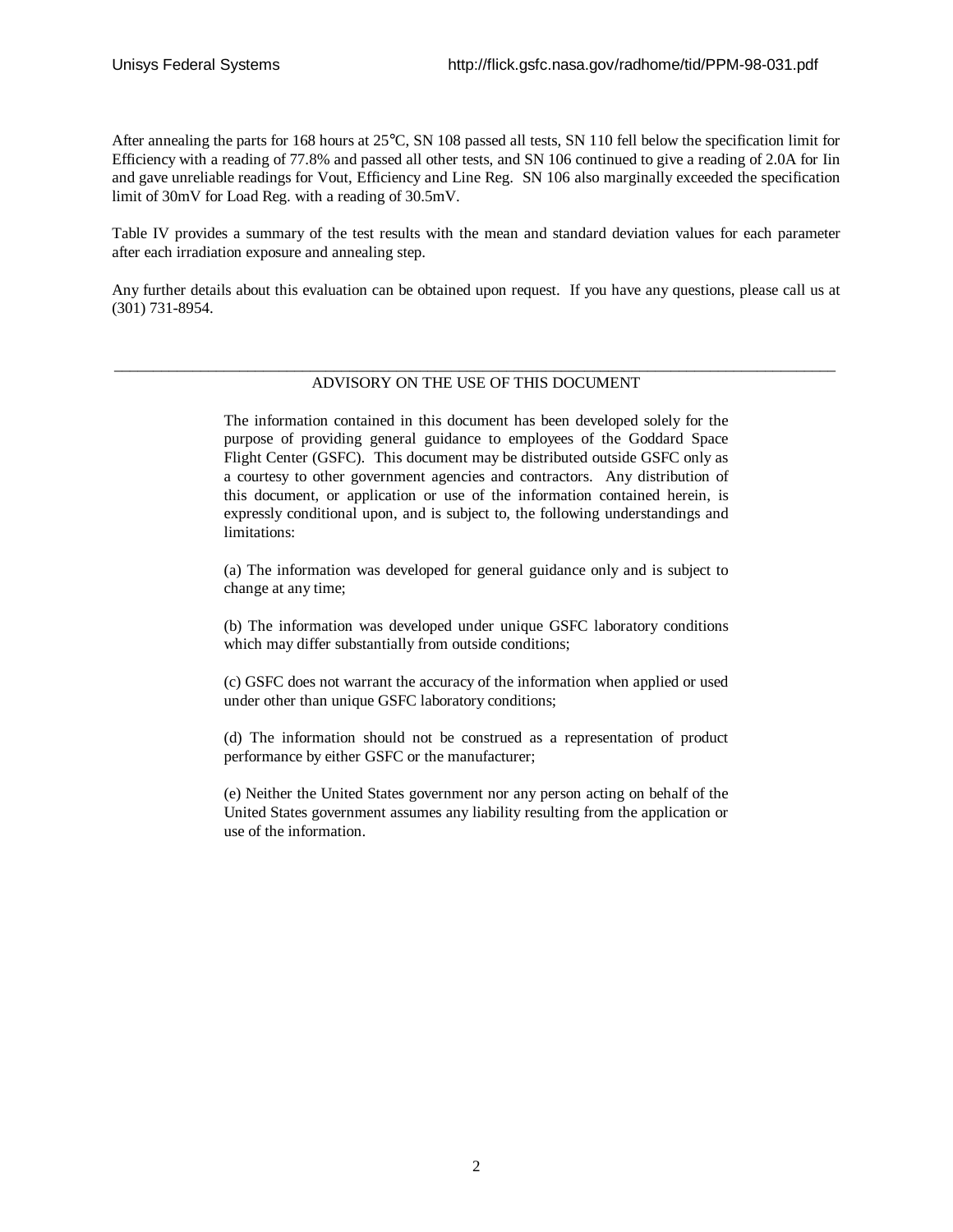

Figure 1. Radiation Bias Circuit for MTR2815F

Notes:

- 1.  $V_{IN} = 28.0V \pm 0.5V$ .
- 2.  $R = 50\Omega \pm 5\%, 5W$ .
- 3. Check  $I_L \approx 0.3$ A,  $V_L \approx 15.0$ V.

#### Pinout:

- 1. Positive Input
- 2. +5V DC Output
- 3. Output Common
- 4. -Aux Output
- 5. +Aux Output
- 6. Case Ground
- 7. Case Ground
- 8. Inhibit Input
- 9. Sync Input
- 10. Input Common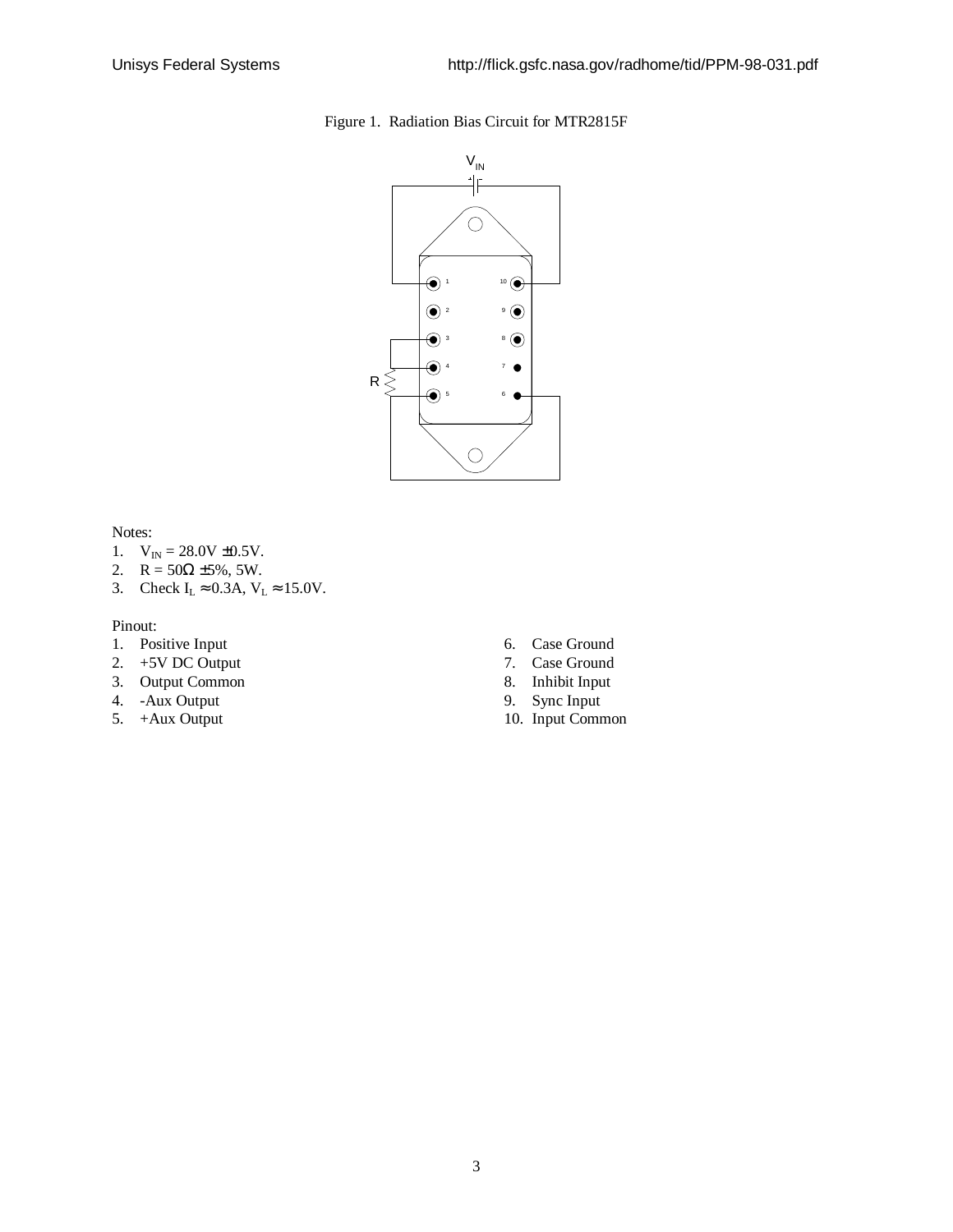| Generic Part Number:                 | <b>MTR2815F</b>          |
|--------------------------------------|--------------------------|
| <b>TOMS Part Number:</b>             | M5962/9307001HCZ         |
| Charge Number:                       | M90404                   |
| Manufacturer:                        | Interpoint               |
| Lot Date Code (LDC):                 | 9828                     |
| <b>Quantity Tested:</b>              | 4                        |
| Serial Number of Control Samples:    | 105                      |
| Serial Numbers of Radiation Samples: | 106, 108 and 110         |
| Part Function:                       | <b>DC/DC</b> Converter   |
| Part Technology:                     | Hybrid (No Optocouplers) |
| Package Style:                       | 10 Pin Metal Box         |
| Test Equipment:                      | <b>Bench Test</b>        |
| Test Engineer:                       | S. Norris                |

### TABLE I. Part Information

• The manufacturer for this part guaranteed no radiation tolerance/hardness.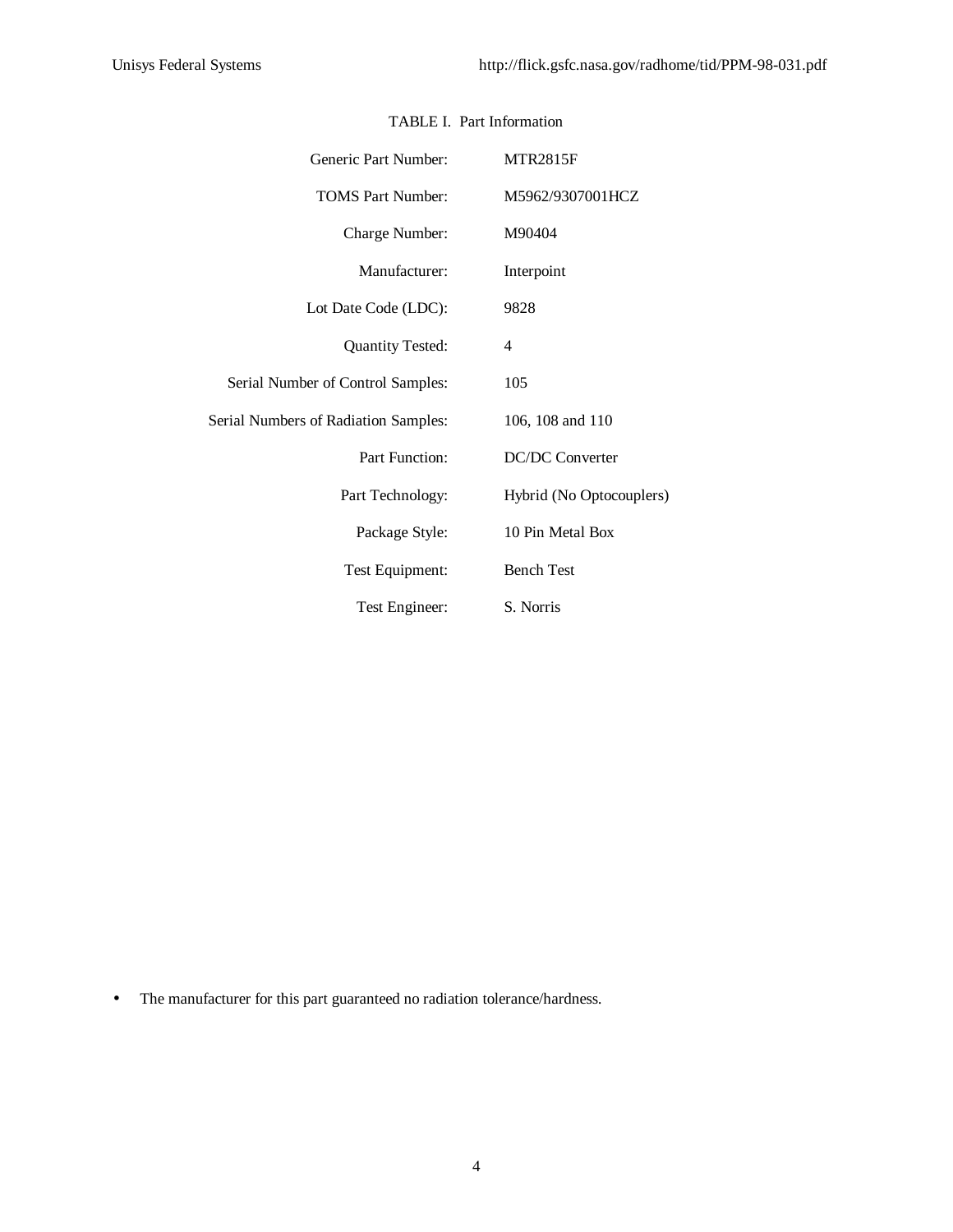| TABLE II. Radiation Schedule for MTR2815F                                                                                                                                                                                                   |  |
|---------------------------------------------------------------------------------------------------------------------------------------------------------------------------------------------------------------------------------------------|--|
|                                                                                                                                                                                                                                             |  |
|                                                                                                                                                                                                                                             |  |
|                                                                                                                                                                                                                                             |  |
| $4) 7.5 \, KRAD \, IRRADIATION \, (0.038 \, KRADS/HOUR) \, 4) 7.5 \, KRAD \, IRRADIS (0.038 \, KRADS/HOUR) \, 5) 109/28/98 \, POST-7.5 \, KRAD \, ELECTRICAL \, MEASUREMENT \, 4) 6087-7.5 \, KRAD \, ELECTRICAL \, MEASUREMENT \, 4) 7.61$ |  |
|                                                                                                                                                                                                                                             |  |
|                                                                                                                                                                                                                                             |  |
|                                                                                                                                                                                                                                             |  |
|                                                                                                                                                                                                                                             |  |
|                                                                                                                                                                                                                                             |  |
|                                                                                                                                                                                                                                             |  |
|                                                                                                                                                                                                                                             |  |
|                                                                                                                                                                                                                                             |  |
| Effective Dose Rate = 100 000 RADS/13 DAYS=320 5 RADS/HOUR=0 09 RADS/SEC                                                                                                                                                                    |  |

Effective Dose Rate = 100,000 RADS/13 DAYS=320.5 RADS/HOUR=0.09 RADS/SEC The effective dose rate is lower than that of the individual radiation steps as it takes into account the time needed to test the parts.

PARTS WERE IRRADIATED AND ANNEALED UNDER BIAS, SEE FIGURE 1.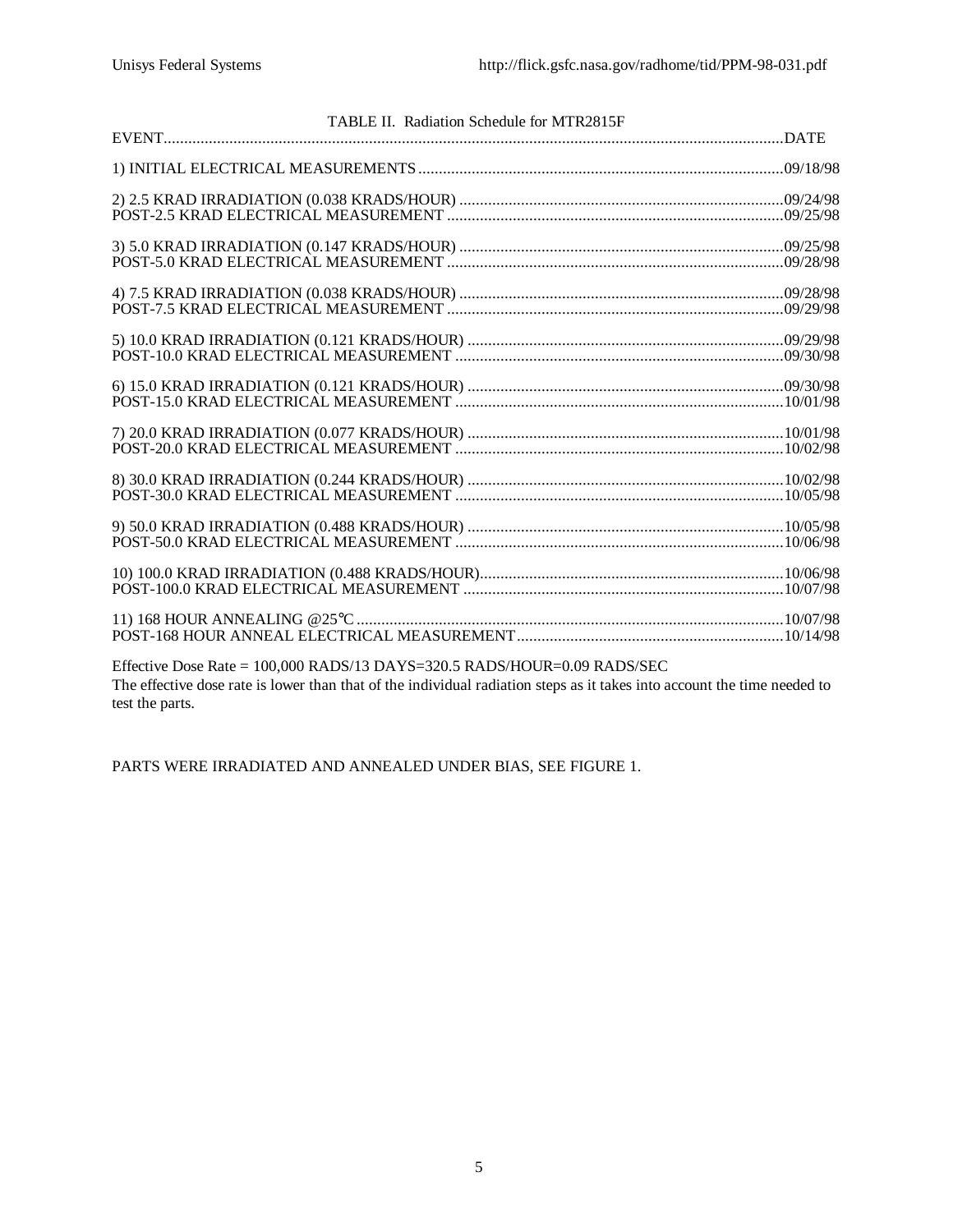## Table III. Electrical Characteristics of MTR2815F /1

| <b>Test</b> |                        |              |                                      | Spec. Lim. |       |  |
|-------------|------------------------|--------------|--------------------------------------|------------|-------|--|
| #           | <b>Parameter</b>       | <b>Units</b> | <b>Test Conditions /2</b>            | min        | max   |  |
| 1           | $\mathbf{V_{OUT}}$     |              | <b>V</b> Full Load                   | 14.85      | 15.15 |  |
| 2           | <b>Efficiency</b>      |              | % Full Load                          | 81.00      |       |  |
| 3           | $\mathbf{l}_\text{IN}$ |              | mA No Load                           |            | 35    |  |
| 4           | <b>Load Reg</b>        |              | mV No Load to Full                   |            | 30    |  |
| 5           | <b>Line Reg</b>        |              | mV Full Load, $V_{IN} = 16$ to 40VDC |            | 30    |  |
| 6           | <b>Output Ripple</b>   |              | mVp-p Full Load, 10kHz to 2MHz       |            | 50    |  |

Notes:

1/ These are the manufacturer's non-irradiated data sheet specification limits. The manufacturer provided no postirradiation limits at the time the tests were performed.

2/ All parameters measured on bench setup.